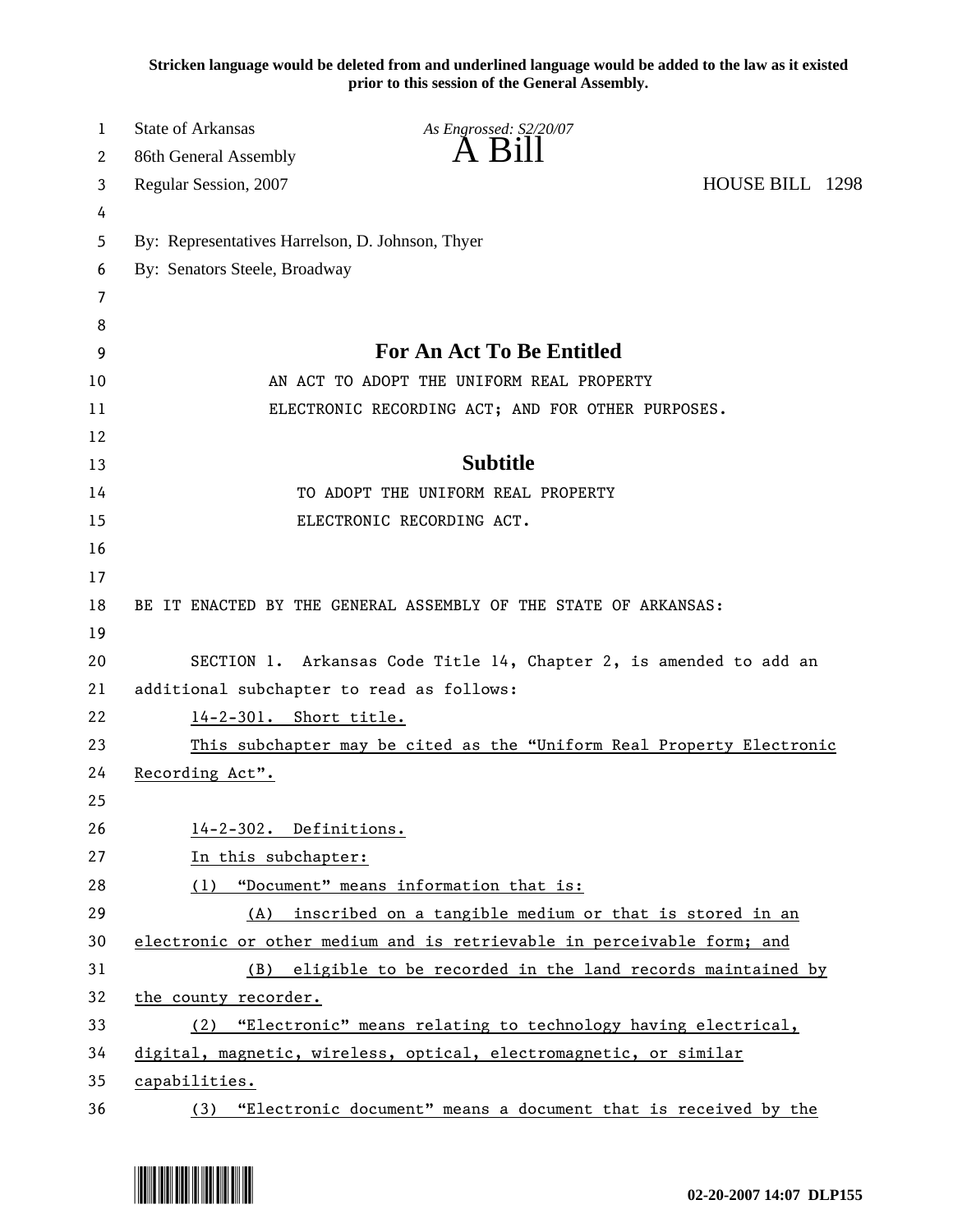| $\mathbf{1}$ | county recorder in an electronic form.                                        |
|--------------|-------------------------------------------------------------------------------|
| 2            | (4) "Electronic signature" means an electronic sound, symbol, or              |
| 3            | process attached to or logically associated with a document and executed or   |
| 4            | adopted by a person with the intent to sign the document.                     |
| 5            | (5) "Person" means an individual, corporation, business trust, estate,        |
| 6            | trust, partnership, limited liability company, association, joint venture,    |
| 7            | public corporation, government, or governmental subdivision, agency, or       |
| 8            | instrumentality, or any other legal or commercial entity.                     |
| 9            | (6) "State" means a state of the United States, the District of               |
| 10           | Columbia, Puerto Rico, the United States Virgin Islands, or any territory or  |
| 11           | insular possession subject to the jurisdiction of the United States.          |
| 12           |                                                                               |
| 13           | 14-2-303. Validity of electronic documents.                                   |
| 14           | (a) If a law requires, as a condition for recording, that a document          |
| 15           | be an original, be on paper or another tangible medium, or be in writing, the |
| 16           | requirement is satisfied by an electronic document satisfying this            |
| 17           | subchapter.                                                                   |
| 18           | (b) If a law requires, as a condition for recording, that a document          |
| 19           | be signed, the requirement is satisfied by an electronic signature.           |
| 20           | (c) A requirement that a document or a signature associated with a            |
| 21           | document be notarized, acknowledged, verified, witnessed, or made under oath  |
| 22           | is satisfied if the electronic signature of the person authorized to perform  |
| 23           | that act, and all other information required to be included, is attached to   |
| 24           | or logically associated with the document or signature. A physical or         |
| 25           | electronic image of a stamp, impression, or seal need not accompany an        |
| 26           | electronic signature.                                                         |
| 27           |                                                                               |
| 28           | 14-2-304. Recording of documents.                                             |
| 29           | In this section, "paper document" means a document that is<br>(a)             |
| 30           | received by the county recorder in a form that is not electronic.             |
| 31           | (b) A county recorder:                                                        |
| 32           | who implements any of the functions listed in this section<br>(1)             |
| 33           | shall do so in compliance with standards established by the Electronic        |
| 34           | Recording Commission.                                                         |
| 35           | may receive, index, store, archive, and transmit electronic<br>(2)            |
| 36           | documents.                                                                    |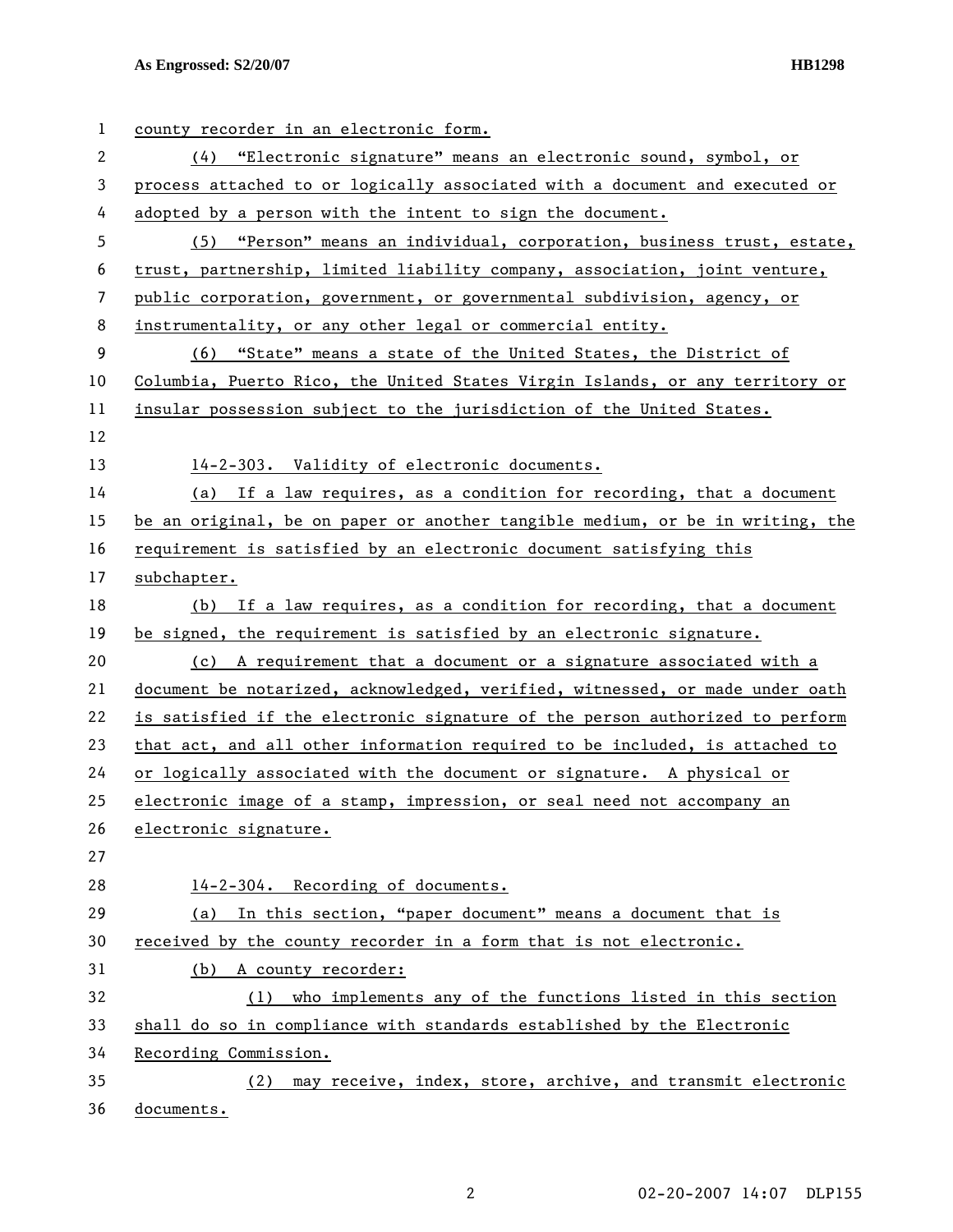| $\mathbf{1}$ | may provide for access to, and for search and retrieval of,<br>(3)            |
|--------------|-------------------------------------------------------------------------------|
| $\mathbf{2}$ | documents and information by electronic means.                                |
| 3            | (4) who accepts electronic documents for recording shall                      |
| 4            | continue to accept paper documents as authorized by state law and shall place |
| 5            | entries for both types of documents in the same index.                        |
| 6            | (5) may convert paper documents accepted for recording into                   |
| 7            | electronic form.                                                              |
| 8            | may convert into electronic form information recorded before<br>(6)           |
| 9            | the county recorder began to record electronic documents.                     |
| 10           | may accept electronically any fee, tax, or revenue stamp<br>(7)               |
| 11           | that the county recorder is authorized to collect.                            |
| 12           | may agree with other officials of a state or a political<br>(8)               |
| 13           | subdivision thereof, or of the United States, on procedures or processes to   |
| 14           | facilitate the electronic satisfaction of prior approvals and conditions      |
| 15           | precedent to recording and the electronic payment of fees, taxes, or revenue  |
| 16           | stamps.                                                                       |
| 17           |                                                                               |
| 18           | 14-2-305. Administration and standards.                                       |
| 19           | An Electronic Recording Commission consisting of nine (9) members<br>(a)      |
| 20           | appointed by the Governor is created to adopt standards to implement this     |
| 21           | subchapter. A majority of the members of the commission must be county        |
| 22           | recorders.                                                                    |
| 23           | To keep the standards and practices of county recorders in this<br>(b)        |
| 24           | state in harmony with the standards and practices of recording offices in     |
| 25           | other jurisdictions that enact substantially this subchapter and to keep the  |
| 26           | technology used by county recorders in this state compatible with technology  |
| 27           | used by recording offices in other jurisdictions that enact substantially     |
| 28           | this subchapter, the Electronic Recording Commission, so far as is consistent |
| 29           | with the purposes, policies, and provisions of this subchapter, in adopting,  |
| 30           | amending, and repealing standards shall consider:                             |
| 31           | standards and practices of other jurisdictions;<br>(1)                        |
| 32           | (2) the most recent standards promulgated by national standard-               |
| 33           | setting bodies, such as the Property Records Industry Association;            |
| 34           | the views of interested persons and governmental officials<br>(3)             |
| 35           | and entities;                                                                 |
| 36           | the needs of counties of varying size, population, and<br>(4)                 |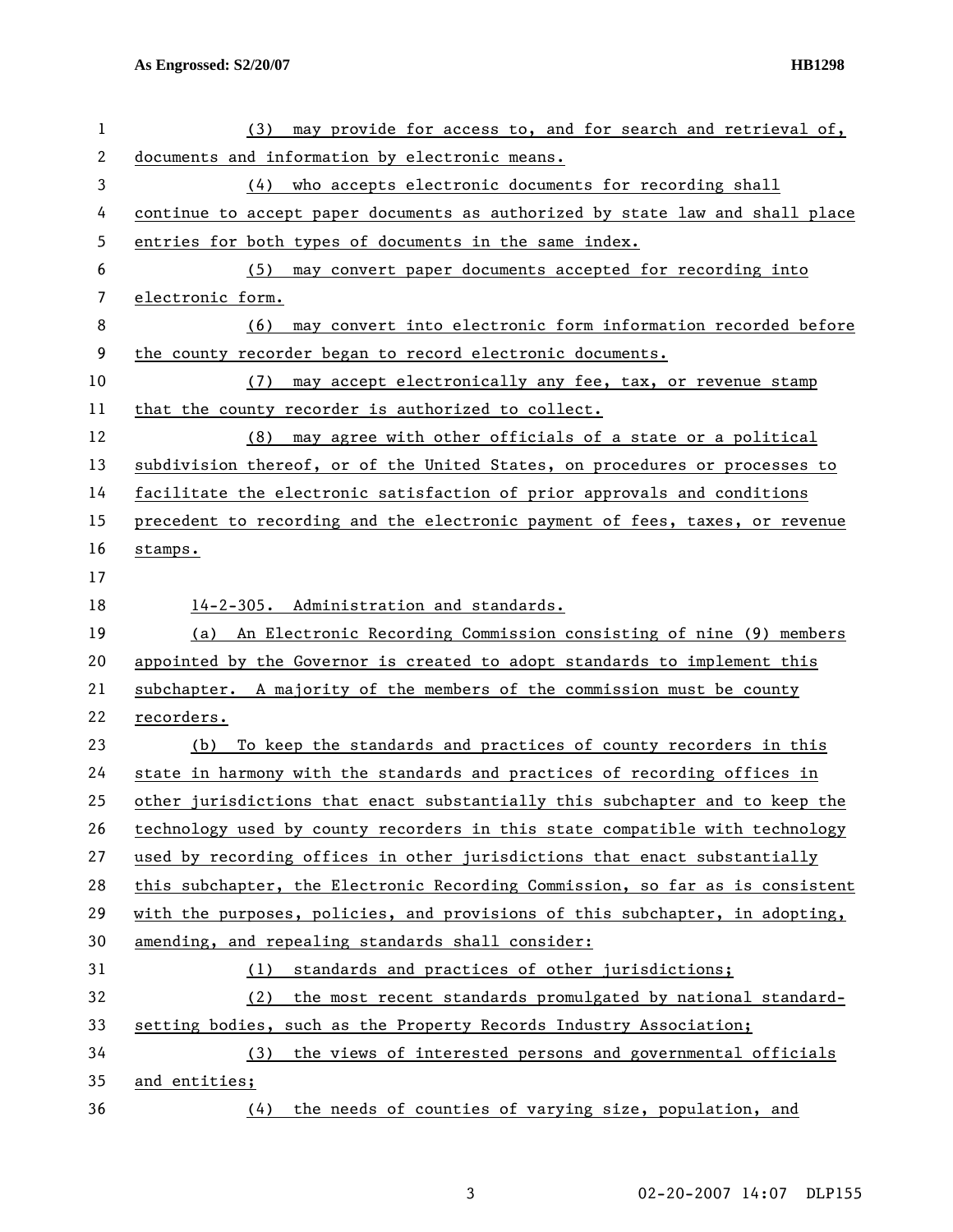| $\mathbf 1$ | resources; and                                                                |
|-------------|-------------------------------------------------------------------------------|
| 2           | standards requiring adequate information security protection<br>(5)           |
| 3           | to ensure that electronic documents are accurate, authentic, adequately       |
| 4           | preserved, and resistant to tampering.                                        |
| 5           |                                                                               |
| 6           | 14-2-306. Uniformity of application and construction.                         |
| 7           | In applying and construing this Uniform Act, consideration must be            |
| 8           | given to the need to promote uniformity of the law with respect to its        |
| 9           | subject matter among states that enact it.                                    |
| 10          |                                                                               |
| 11          | 14-2-307. Relation to Electronic Signatures in Global and National            |
| 12          | Commerce Act.                                                                 |
| 13          | This subchapter modifies, limits, and supersedes the federal Electronic       |
| 14          | Signatures in Global and National Commerce Act (15 U.S.C. Section 7001, et    |
| 15          | seq.) but does not modify, limit, or supersede Section 101(c) of that act (15 |
| 16          | U.S.C. Section 7001(c)) or authorize electronic delivery of any of the        |
| 17          | notices described in Section 103(b) of that act (15 U.S.C. Section 7003(b)).  |
| 18          |                                                                               |
| 19          | 14-2-308. [Reserved.]                                                         |
| 20          |                                                                               |
| 21          | SECTION 2. Arkansas Code § 14-15-401 is amended to read as follows:           |
| 22          | 14-15-401. Duties generally.                                                  |
| 23          | (a) There shall be established in each county in this state an office         |
| 24          | to be styled the county recorder's office, which shall be kept at the seat of |
| 25          | justice of each county.                                                       |
| 26          | The county recorder:<br>(b)                                                   |
| 27          | (1) shall fuly attend to the duties of such the county                        |
| 28          | recorder's office;                                                            |
| 29          | and who shall Shall provide and keep in his the county<br>(2)                 |
| 30          | recorder's office well-bound books in which he the county recorder shall      |
| 31          | record, in a fair and legible hand, all instruments of writing authorized or  |
| 32          | required to be recorded in the manner provided; and                           |
| 33          | $(3)(A)$ May implement electronic filing and searching provisions             |
| 34          | and procedures under the Uniform Real Property Electronic Recording Act, §    |
| 35          | $14 - 2 - 301$ et seq.                                                        |
| 36          | Unless a county recorder has implemented the Uniform<br>(B)                   |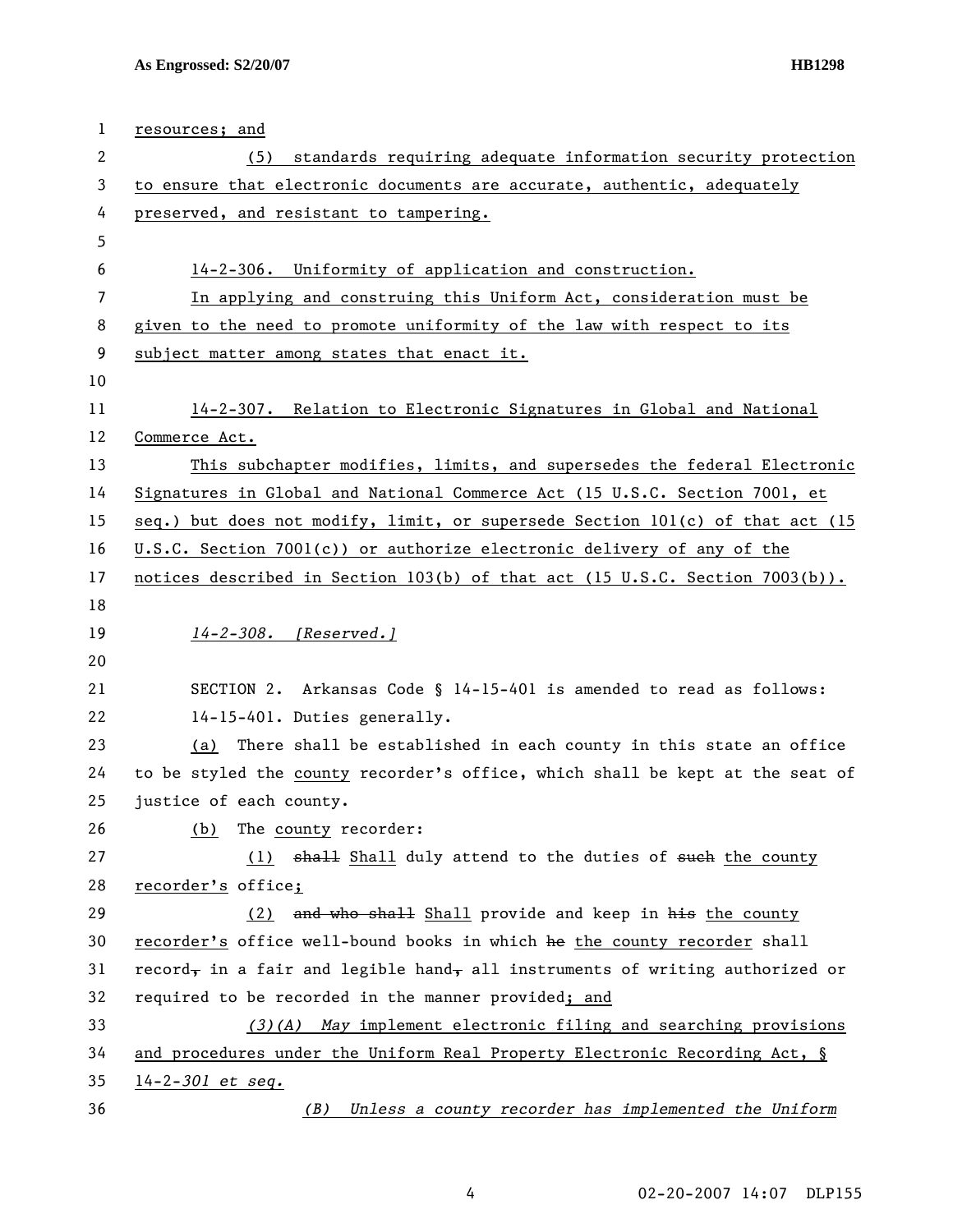**As Engrossed: S2/20/07 HB1298** 

| 1  | Real Property Electronic Recording Act, $\S$ 14-2-301 et seq., the transmission   |
|----|-----------------------------------------------------------------------------------|
| 2  | of an electronic document to the county recorder has no legal effect.             |
| 3  | (C) A person that seeks to record an electronic document                          |
| 4  | is solely responsible for determining if a county recorder has implemented        |
| 5  | the Uniform Real Property Electronic Recording Act, § 14-2-301 et seq.            |
| 6  |                                                                                   |
| 7  | SECTION 3. Arkansas Code § 14-15-402(b), concerning the form of                   |
| 8  | documents to be recorded, is amended to read as follows:                          |
| 9  | $(b)(1)$ To be accepted by the county recorder for recording purposes,            |
| 10 | all documents shall:                                                              |
| 11 | Be on eight and one-half inch $(8\ 1/2")$ by eleven inch<br>(A)                   |
| 12 | $(11")$ paper;                                                                    |
| 13 | (B)<br>Have a two and one-half inch $(2\ 1/2")$ margin at the                     |
| 14 | right top of the first page, one-half inch $(1/2n)$ margin on the sides and       |
| 15 | bottoms of all pages, and a two and one-half inch $(2 \frac{1}{2})$ margin at the |
| 16 | bottom of the last page;                                                          |
| 17 | Have an area reserved on the top right of the first<br>(C)                        |
| 18 | page for the file mark of the recorder;                                           |
| 19 | Contain the following information:<br>(D)                                         |
| 20 | The title of the document; and<br>(i)                                             |
| 21 | (ii)<br>The name of the grantor and grantee, when                                 |
| 22 | applicable;                                                                       |
| 23 | Be acknowledged in accordance with § 16-47-207; and<br>(E)                        |
| 24 | (F)<br>Be legible.                                                                |
| 25 | The county recorder shall have the discretion to waive<br>$(2)$ (A)               |
| 26 | the requirements of subdivision $(b)(1)$ of this section for:                     |
| 27 | (i) good Good cause; and                                                          |
| 28 | (ii) Any document that complies with the Uniform                                  |
| 29 | Real Property Electronic Recording Act, § 14-2-301 et seq.                        |
| 30 | All documents and instruments executed before January<br>(B)                      |
| 31 | 1, 2004, shall be exempt from the requirements of subdivision (b)(1) of this      |
| 32 | section.                                                                          |
| 33 | (C)<br>All surveys and plats shall be exempt from the                             |
| 34 | requirements of subdivision (b)(l) of this section.                               |
| 35 |                                                                                   |
| 36 | SECTION 4. Arkansas Code § 14-15-404(a), concerning constructive                  |

5 02-20-2007 14:07 DLP155